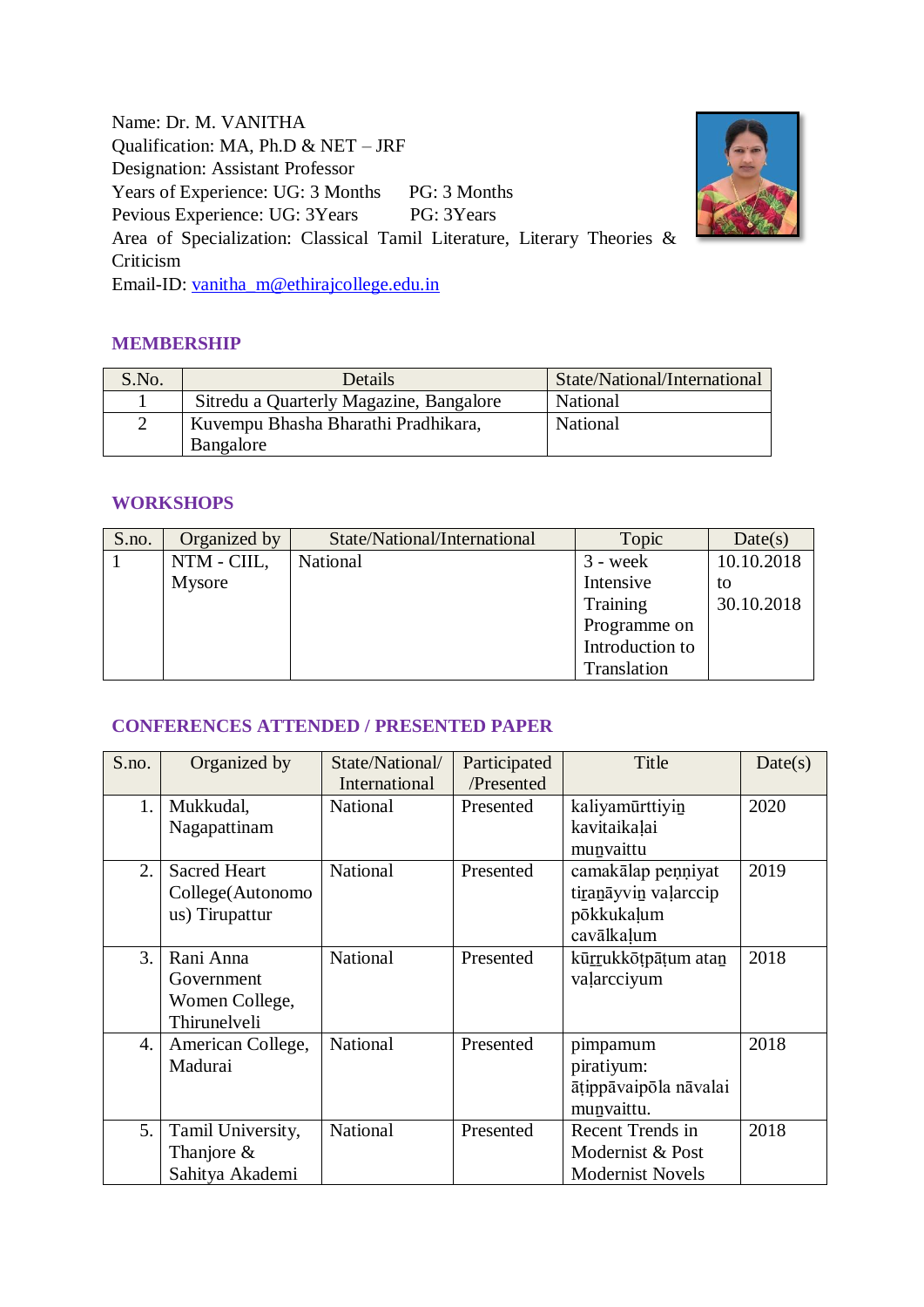| 6.  | Sahitya Akademi<br>& Segamala<br>Thayar College,<br>Mannargudi         | National | Presented | kālantōrum<br>penneluttukal<br>munmoliyum<br>araciyal | 2018 |
|-----|------------------------------------------------------------------------|----------|-----------|-------------------------------------------------------|------|
| 7.  | Tamizh<br>Valarchikkazhaga<br>m, Thiruvarur                            | National | Presented | vantal unavukal                                       | 2017 |
| 8.  | Thiruvalluvar<br>College,<br>Papanasam                                 | National | Presented | ātippāvai nāvalil<br>kutumpa amaippu                  | 2017 |
| 9.  | Melum<br>Publications &<br>Thiruvarur<br>Vasagar Vattam,<br>Thiruvarur | National | Presented | tamilavanin<br>irattaiccorkal -<br>munvaittu          | 2017 |
| 10. | <b>Central University</b><br>of TamilNadu,<br>Thiruvarur               | National | Presented | Pedagogical<br>Strategies using ICT                   | 2016 |
| 11l | Thiruvalluvar<br>College,<br>Papanasam                                 | National | Presented | ērkanavē collappatta<br>nāvalil<br>māyāyatārttavātam  | 2016 |
| 12  | Thiruvarur<br>Vasagar Vattam,<br>Thiruvarur                            | National | Presented | carittirattil paținta<br>nilalkaļ oru pārvai          | 2016 |

# **SEMINARS**

| S.n | Organized by    | State/natio     | Topic                                   | Date(s) |
|-----|-----------------|-----------------|-----------------------------------------|---------|
| 0.  |                 | nal/internat    |                                         |         |
|     |                 | ional           |                                         |         |
| 1   | Melum           | National        | irattaiccorkal - kataippiratiyai        | 2017    |
|     | Publications &  |                 | munvaittu                               |         |
|     | Thiruvarur      |                 | (coordinator)                           |         |
|     | Vasagar Vattam, |                 |                                         |         |
|     | Thiruvarur      |                 |                                         |         |
| 2   | Thiruvarur      | <b>National</b> | vantal eluttālar colai cuntarapperumāļ  | 2017    |
|     | Vasagar Vattam, |                 | (coordinator)                           |         |
|     | Thiruvarur      |                 |                                         |         |
| 3   | Vasagar Vattam, | National        | carittirattil patinta nilalkal nāvalai  | 2016    |
|     | Thiruvarur      |                 | munvaittu                               |         |
|     |                 |                 | (coordinator)                           |         |
| 4   | Sitredu &       | <b>National</b> | natanakkāriyāna 35 vayatu eluttāļar     | 2016    |
|     | Navina Virutsam |                 | kataittokutiyai munvaittu (coordinator) |         |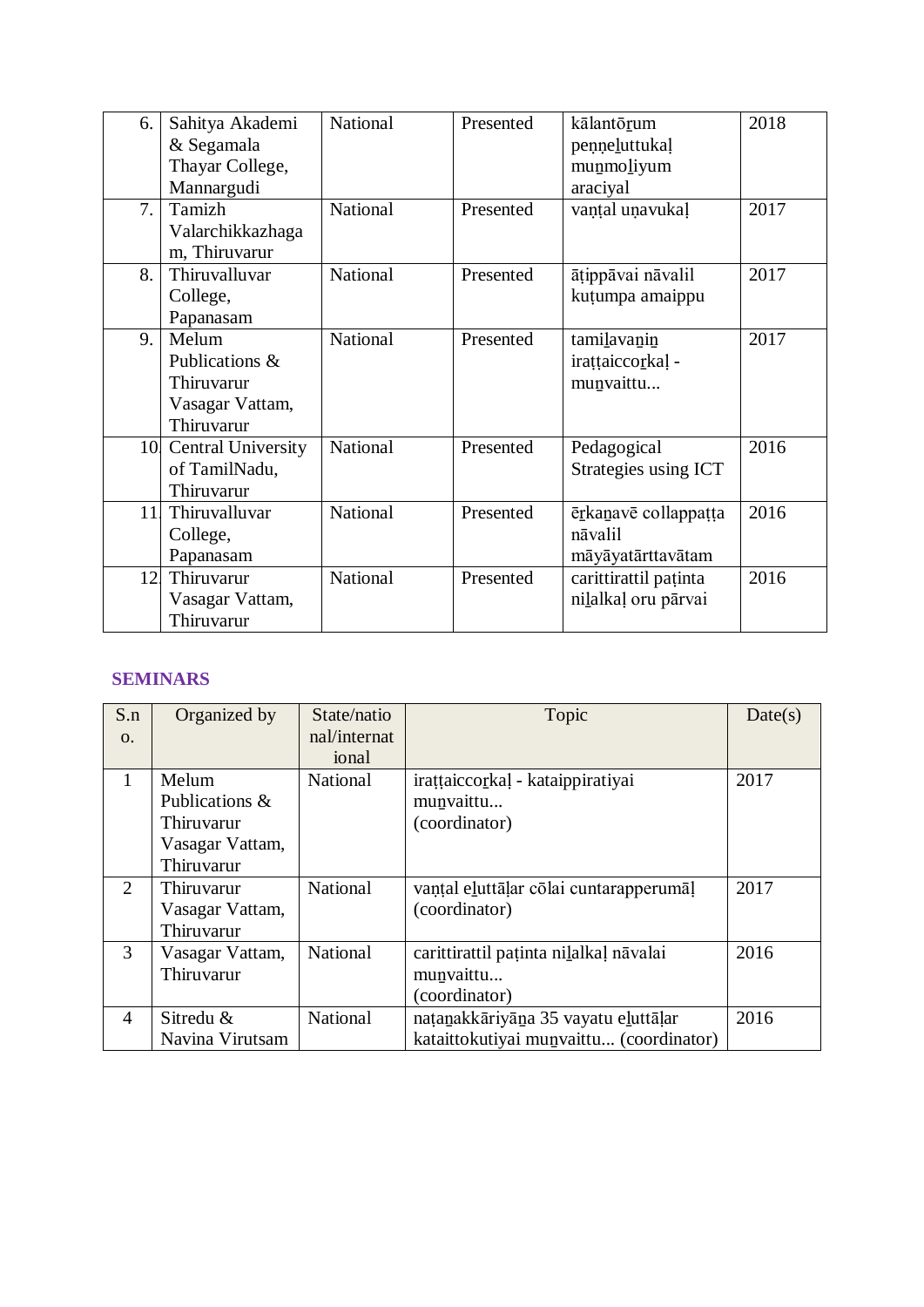### **JOURNAL PUBLICATIONS**

| S.NO             | <b>JOURNAL</b>  | <b>UGC</b>       | ISBN / ISSN      | <b>REFERENCE</b> | <b>DATE OF</b>   |
|------------------|-----------------|------------------|------------------|------------------|------------------|
|                  | <b>NAME</b>     | /SCI/SCIE        | <b>NUMBER</b>    |                  | PUBLICATION/     |
|                  |                 | /WOS             |                  |                  | <b>DOI</b>       |
| 1.               | Sitredu         | <b>UGC</b>       | <b>ISSN 2249</b> |                  | July - Sep 2019  |
|                  |                 |                  | 1961             |                  |                  |
| 2.               | Sitredu         | <b>UGC</b>       | <b>ISSN 2249</b> |                  | April - June     |
|                  |                 |                  | 1961             |                  | 2019             |
| 3.               | Sitredu         | $\overline{UGC}$ | <b>ISSN 2249</b> |                  | April - June     |
|                  |                 |                  | 1961             |                  | 2019             |
| $\overline{4}$ . | Dravida Malar   | <b>UGC</b>       |                  |                  | Sep. 2018        |
| 5.               | Sitredu         | <b>UGC</b>       | <b>ISSN 2249</b> |                  | Oct. - Dec. 2018 |
|                  |                 |                  | 1961             |                  |                  |
| 6.               | Sitredu         | <b>UGC</b>       | <b>ISSN 2249</b> |                  | July - Sep. 2018 |
|                  |                 |                  | 1961             |                  |                  |
| 7.               | Pudhuppunal     | <b>UGC</b>       | ISSN 22781641    |                  | 2017             |
| 8.               | Sitredu         | <b>UGC</b>       | <b>ISSN 2249</b> |                  | Oct. - Dec. 2017 |
|                  |                 |                  | 1961             |                  |                  |
| 9.               | Pudhuppunal     | <b>UGC</b>       | ISSN 22781641    |                  | 2017             |
|                  |                 |                  |                  |                  |                  |
|                  | 10. Pudhuppunal | <b>UGC</b>       | ISSN 22781641    |                  | 2016             |
|                  |                 |                  |                  |                  |                  |
| 11.              | Kanaiyazhi      | <b>UGC</b>       | $\overline{a}$   |                  | 2016             |
|                  |                 |                  |                  |                  |                  |
|                  | 12. Pudhuppunal | <b>UGC</b>       | ISSN 22781641    |                  | 2016             |
|                  |                 |                  |                  |                  |                  |
|                  | 13. Pudhuppunal | <b>UGC</b>       | ISSN 22781641    |                  | 2016             |
|                  |                 |                  |                  |                  |                  |

# **WEBINARS [National/International]**

| S.no | Organized by        | State/National/Internationa | Topic             | Date(s)   |
|------|---------------------|-----------------------------|-------------------|-----------|
|      |                     |                             |                   |           |
|      | Thiruvalluvar       | National                    | kūrrukkōtpāṭum    | 13.07.202 |
|      | College, Papanasam  |                             | tamilccirukataiyu |           |
|      |                     |                             | m                 |           |
| 2    | Sahitya Akademi,    | National                    | kuriyiyalum       | 19.12.    |
|      | Chennai             |                             | ilakkiyamum       | 2020      |
| 3    | <b>Sacred Heart</b> | National                    | molital kōtpāṭum  | 19.06.202 |
|      | College(Autonomous) |                             | penniyamum        | 0         |
|      | Tirupattur          |                             |                   |           |

#### AWARDS:

1. Received *"Presidential Young Scholar Award for Classical Tamil for the Year 2015 - 2016"*in the CICT, Chennai, 2016